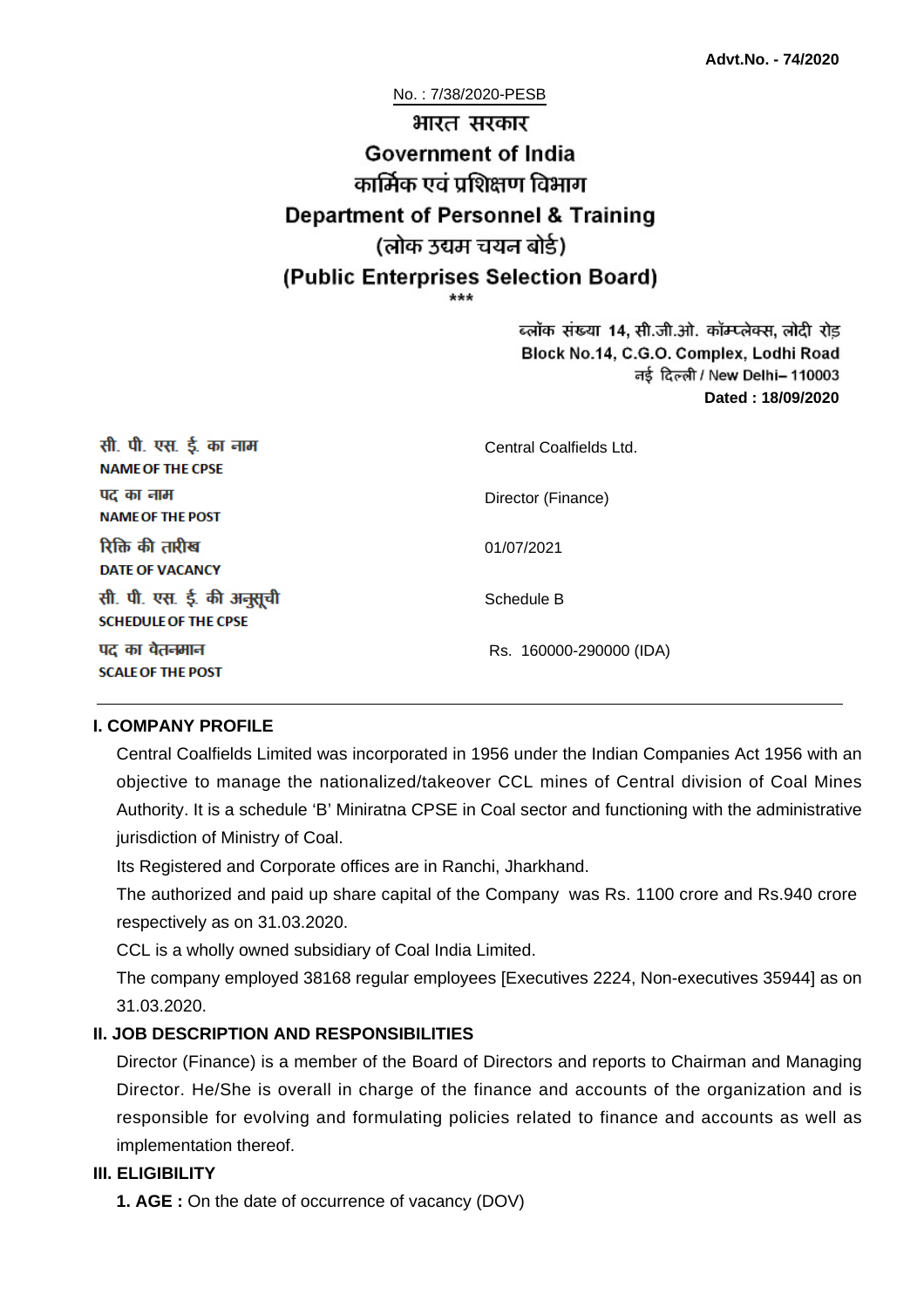| Age of superannuation 60 years |                                                                                             |                |                                                                                             |
|--------------------------------|---------------------------------------------------------------------------------------------|----------------|---------------------------------------------------------------------------------------------|
|                                | <b>Internal</b>                                                                             |                | <b>Others</b>                                                                               |
| <b>Minimum</b>                 | <b>Maximum</b>                                                                              | <b>Minimum</b> | <b>Maximum</b>                                                                              |
| 40                             | 2 years residual service as on<br>the date of vacancy w.r.t. the<br>date of superannuation. | 40             | 3 years residual service as on<br>the date of vacancy w.r.t. the<br>date of superannuation. |

### **2. EMPLOYMENT STATUS:**

The applicant must, on the date of application, as well as on the date of interview, be employed in a regular capacity – and **not** in a contractual/ad-hoc capacity – in one of the followings:-

(a) Central Public Sector Enterprise (CPSE) (including a full-time functional Director in the Board of a CPSE);

(b) Central Government including the Armed Forces of the Union and All India Services;

(c) State Public Sector Enterprise (SPSE) where the annual turnover is \***Rs 1000 crore or more**;

(d) Private Sector in company where the annual turnover is **\*Rs 1000 crore or more**. **Preference would be given to candidates from listed Companies.**

(\* The average audited annual turnover of three financial years preceding the calendar year in which the post is advertised shall be considered for applying the approved limits)

#### **3. QUALIFICATION:**

(i) The applicant should be a Chartered Accountant or Cost Accountant or a full time MBA/PGDM course with good academic record from a recognized University/Institution.

(ii) Officers of Organized Group 'A' Accounts Services [i.e. Indian Audit and Accounts Service, Indian Defence Accounts Service, Indian Railway Accounts Service, Indian Civil Accounts Service, Indian P&T Accounts & Finance Service and Indian Cost Accounts Service] working in the appropriate level are exempted from these educational qualifications.

(iii) Further, applicants from the Central Govt./Armed Forces of the Union/All India Services, will also be exempted from the educational qualifications as per (i) above provided the applicants have 'the relevant experience' as mentioned in Para 4(iii) below.

In respect of applicants from Organized Group 'A' Accounts Services/Central Government/Armed Forces of the Union/All India Services, Chartered Accountant/Cost Accountant/MBA/PGDM will be a desirable educational qualification.

#### **4. EXPERIENCE:**

(i) The applicant should have at least five years of cumulative experience at a senior level during the last ten years in the area of Corporate Financial Management / Corporate Accounts in an organization of repute.

(ii) Applicants from Organized Group 'A' Accounts Services should have at least five years cumulative experience at a senior level during the last ten years in the area of Corporate Financial Management/ Corporate Accounts.

(iii) 'The relevant experience' in respect of applicants from Central Government/Armed Forces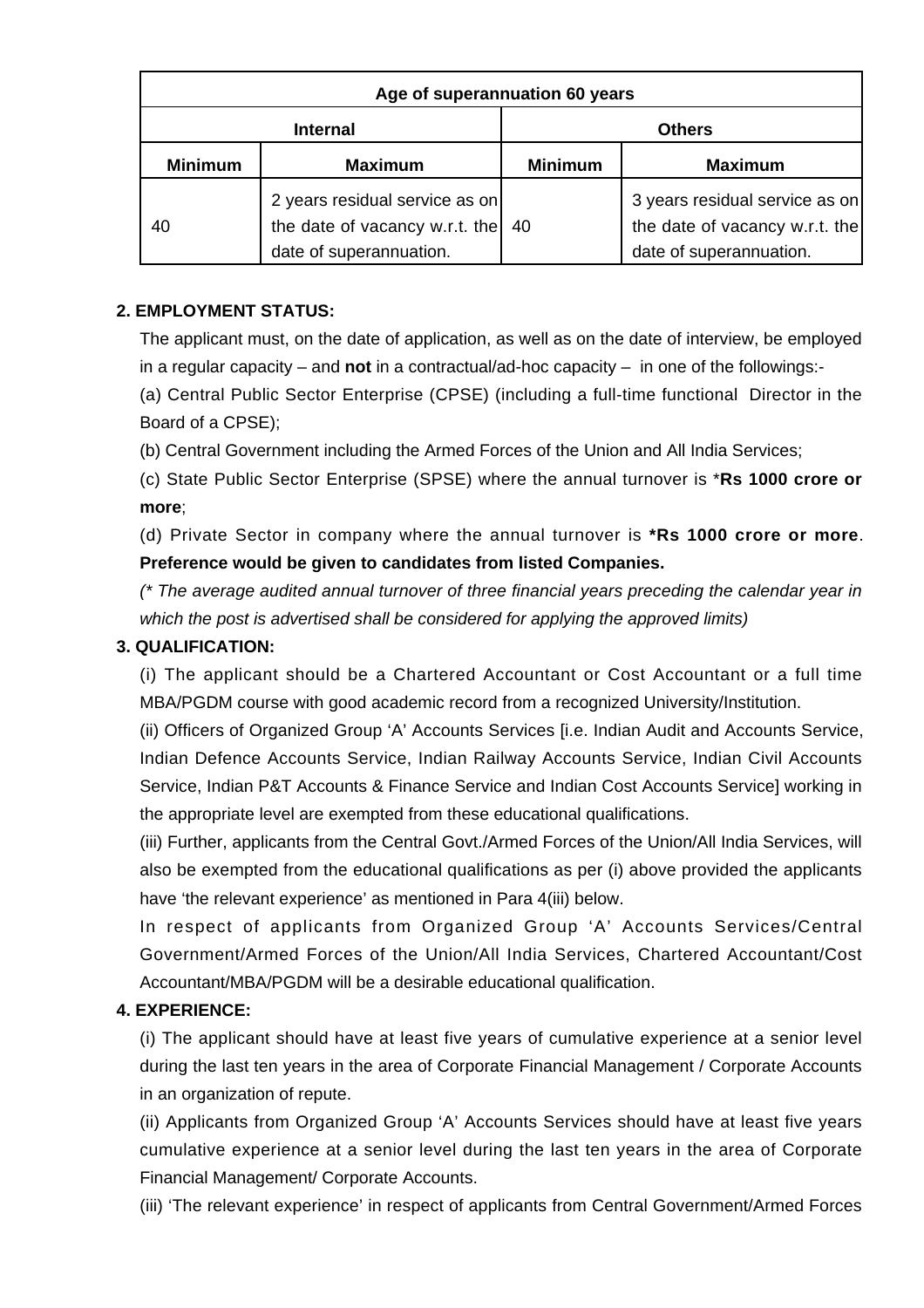of the Union/All India Services would include at least seven years of cumulative experience at a senior level during the last ten years in the area of Corporate Financial Management/ Corporate Accounts.

### **5. PAY SCALE:**

## **(a)Central Public Sector Enterprises-Eligible Scale of Pay**

- (i) Rs. 6250-7475 (IDA) Pre 01/01/1992
- (ii) Rs. 8520-10050 (IDA) Post 01/01/1992
- (iii) Rs. 18500-23900 (IDA) Post 01/01/1997
- (iv) Rs. 43200-66000 (IDA) Post 01/01/2007
- (v) Rs. 100000-260000 (IDA) Post 01.01.2017
- (vi) Rs. 14300-18300 (CDA) Pre-revised
- (vii) Rs. 37400-67000 + GP 8700 (CDA)
- (viii) Rs. 123100-215900 (Level 13) CDA

The minimum length of service required in the eligible scale will be one year for internal candidates, and two years for others as on the date of vacancy.

**(b)**

**(i) Applicants from Central Government / All India Services** should be holding a post of the level of Director in Government of India or carrying equivalent scale of pay on the date of application.

**(ii) Applicants from the Armed forces of the Union** should be holding a post of the level of Brigadier in the Army or equivalent rank in Navy/Air Force on the date of application.

**(c)**

 **Applicants from State Public Sector Enterprises/ Private Sector** should be working at Board level position or at least a post of the level immediately below the Board level on the date of application.

#### **6. CONDITION OF IMMEDIATE ABSORPTION FOR CENTRAL GOVERNMENT OFFICERS**

Central Government Officers, including those of the Armed Forces of the Union and the All India Services, will be eligible for consideration only on immediate absorption basis.

#### **IV. DURATION OF APPOINTMENT**

The appointment shall be for a period of five years from the date of joining or upto the date of superannuation or until further orders, whichever is earlier.

#### **V. SUBMISSION OF APPLICATIONS**

#### **Applicants should submit their applications on-line only as per the format.**

**1.** The applicants should submit their applications through proper channel as follows:

(a) Government Officers, including those of the Armed Forces of the Union and All India Services: through Cadre Controlling authority;

(b) CMDs/MDs/Functional Directors in CPSE: through the concerned Administrative Ministry;

(c) Below Board level in CPSE: through the concerned CPSE;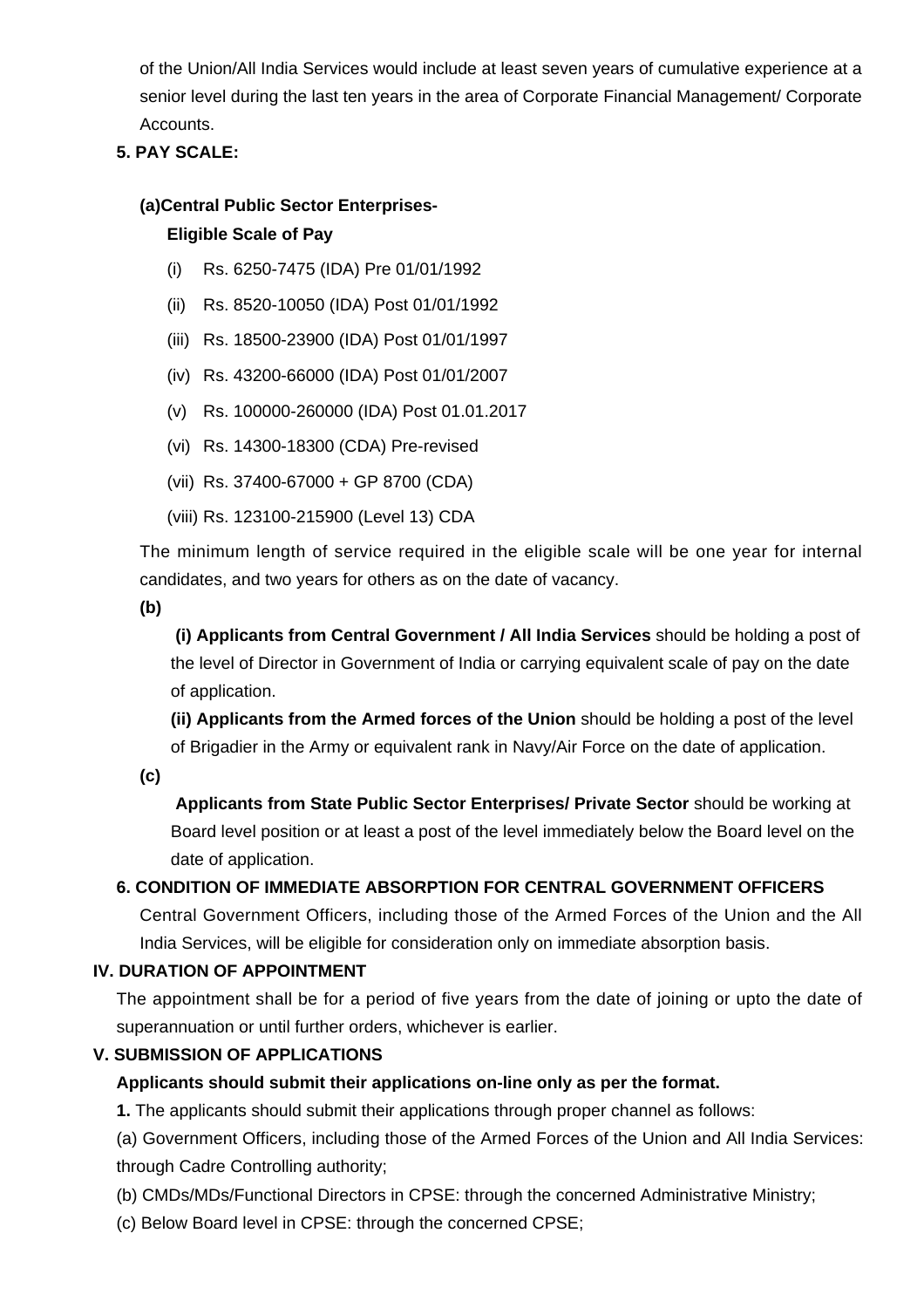(d) CMDs/MDs/Functional Directors in State PSE: through the concerned Administrative Secretary and Cadre Controlling Authority, if any, of the State Government;

(e) Below Board level in SPSE: through the concerned SPSE;

(f) Private Sector: directly to the PESB.

**2.** Applicants from Private Sector must submit the following documents along with the application form:

(a) Annual Reports of the Company in which currently working for the 3 financial years preceding the calendar year in which the post is advertised (please provide URL or attach/enclose copies);

(b) Whether the company is listed or not; if yes, the documentary proof (please provide URL or attach/enclose copies);

(c) Evidence of working at Board level position or at least a post of the level immediately below the Board level;

(d) Self-attested copies of documents in support of age and qualifications;

(e) Relevant Jobs handled in the past with details.

### **VI. UNDERTAKING BY THE APPLICANT**

An applicant has to give an undertaking as a part of the application that he/she will join the post, if selected. If an applicant does not give such undertaking, the application would be rejected.

## **1. For candidates from Central Government/Armed Forces of the Union/ All India Services**

(a) The appointment is on immediate absorption basis.

(b) If a candidate conveys his/her unwillingness to join after the interview is held, he/she would be debarred for a period of two years from the date of interview, for being considered for a Board level post in any CPSE.

(c) Further, if a candidate conveys his/her unwillingness to join after the issue of offer of appointment, he/she would be debarred for a period of two years from the date of offer of appointment for being considered for a Board level post in any CPSE.

#### **2. For candidates from CPSE**

a. If a candidate conveys his/her unwillingness to join after the interview is held, he/she would be debarred for a period of two years from the date of interview, for being considered for a Board level post in any CPSE other than the one to which the candidate belongs.

b. Further, if a candidate conveys his/her unwillingness to join after the issue of offer of appointment, he/she would be debarred for a period of two years from the date of offer of appointment for being considered for a Board level post in any CPSE other than the one to which the candidate belongs.

#### **3. For candidates from SPSE/ Private Sector**

a. If a candidate conveys his/her unwillingness to join after the interview is held, he/she would be debarred for a period of two years from the date of interview, for being considered for a Board level post in any CPSE.

b. Further, if a candidate conveys his/her unwillingness to join after the issue of offer of appointment, he/she would be debarred for a period of two years from the date of offer of appointment for being considered for a Board level post in any CPSE.

**4.** In the above cases, no request for relaxation or otherwise would be entertained.